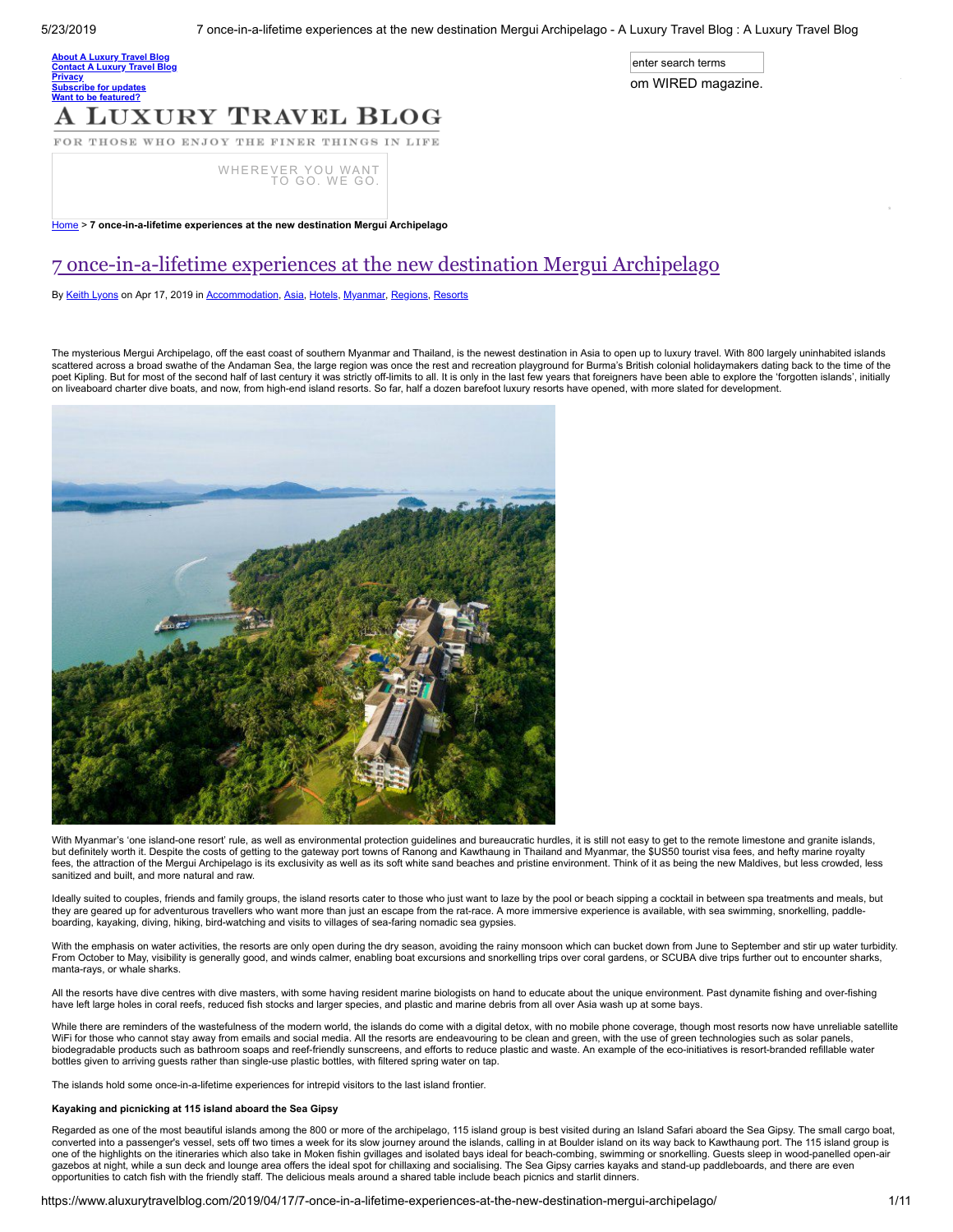

### Unwinding at Wa Ale Island Resort

You may not want to leave the island paradise at Wa Ale island, one of the best examples in the world of barefoot luxury. With a minimal environmental footprint, and sustainable tourism ethos, Wa Ale Resort is a conservation-led project which enables guests to immerse themselves in the tropical island, with creature comforts and more. Tented villas, with earthy tones blending with the surroundings, are spread out behind the main beach, which is also a protected sea turtle sanctuary and nesting site. Near the main pavilion, jungle treehouses look out through trees to the blue Andaman Sea. Boardwalks and some of the other buildings are made from re-purposed old boat planks and mainland warehouses, at this well-designed, expansive resort. The focus is on soft adventure activities and healthy cuisine prepared by a 5-star chef using the resort's own organic kitchen garden produce and local seafood. Add Wa Ale Island Resort to your bucket list.



Snorkelling at Victoria Cliff Resort on Nyaung Oo Phee

One of the best snorkelling islands is Nyaung Oo Phee, 90 minutes by speedboat from Kawthuang, where Victoria Cliff Resort has a resort for day trippers and overnighters. The restaurant and villas along the beachfront and in the tropical jungle provide the ideal base for replenishing before exploring NOP's nearby snorkelling sites, with some just a walk off the beach, while<br>others require a short boat tri spectacular seafan, staghorn and harp corals. While most to Nyaung Oo Phee are day-trippers from Ranong or Kawthaung, those that stay overnight get to see a Myanmar dance performance followed by an amazing fire show.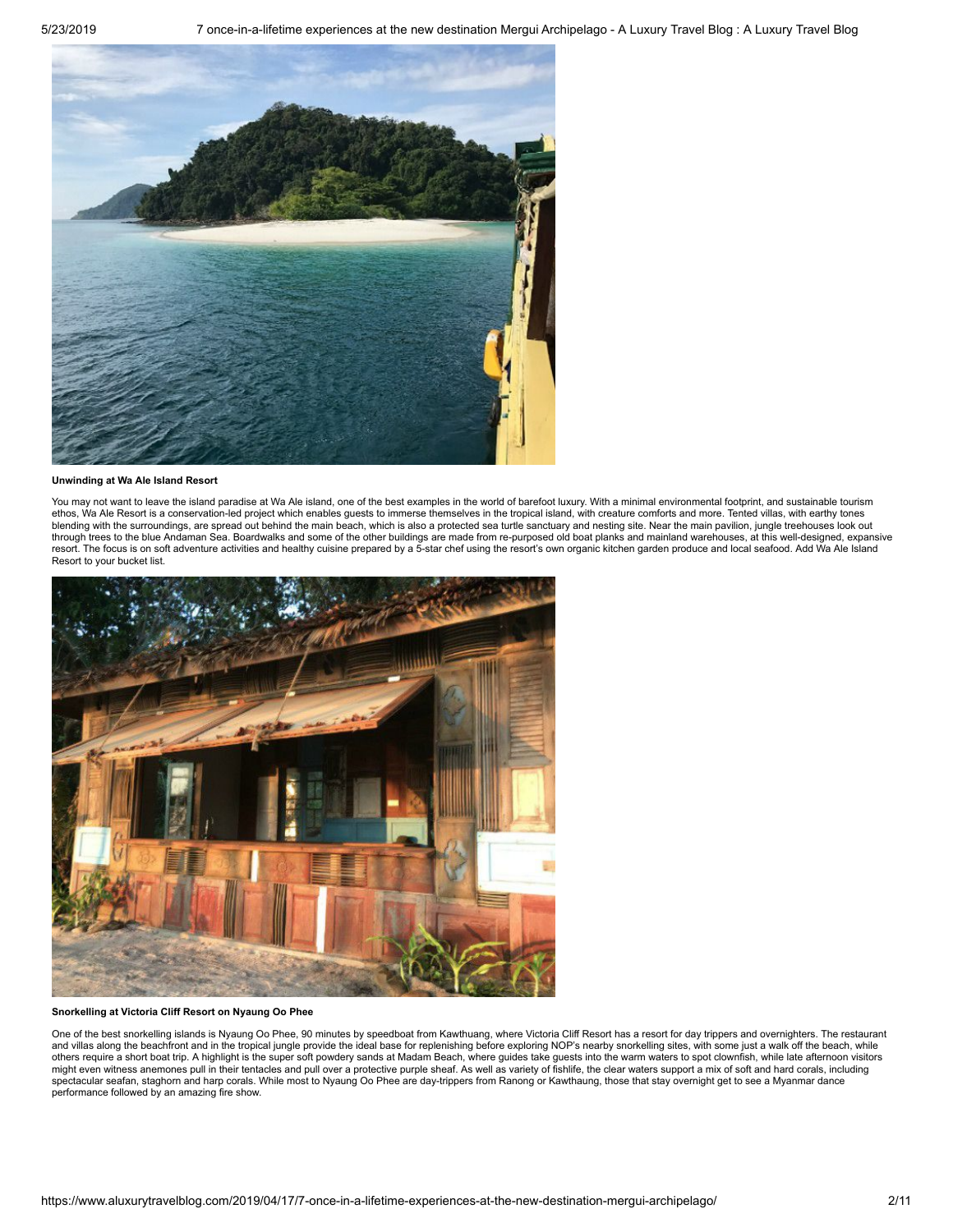

### Being stranded at Boulder Bay Eco-Resort



Domestic Flights Under Today & Save Huge.

Ad [Onetravel.com](https://www.googleadservices.com/pagead/aclk?sa=L&ai=CiT_dqkXmXM66N4SqogOmvLSgC9Ts57FW8biguI4I5rnLxOcNEAEggsuJZ2DpyP4EoAHSxqr6A8gBBqgDAcgDwwSqBK4CT9AHVzKTHphZtpU4IKVcZoM4VJL1FO_-65RNz2_FFHIkvU384MhYut82VmiHCBxZqZ6RYh5CGnEd3G5CKMgbw-n19N59p3iYn1VgR1cfMXKWbWrlQHNNY8HBGLxM06fI0D99gB45QIMsbPSXSv4J8oz2AdvaTuO0vvNmfrW8Gglix3pyw_Mkc1MKk1w6WRQTtSfTelbFNc0b9bbNpFsGFwLVQ_qHgkCL2PjFafC8on64CiNQ6fMo9WFVA_FRq_bKTnOddsXEs2V1FVu_47WjXVryBgSNWec33yZA7C3167alBcQvZm7gfVz8Uu_Dsev_GbuYtAb-ivJCzpWLVFznyGTuCMgf3fyriGTMPfcMFRI2JEqTkGINqx-3qPRjuDvMsQ9ZoZ3_bdrjD3NQSwiQBgGgBjeAB5a51QWIBwGQBwKoB47OG6gH1ckbqAfg0xuoB7oGqAfZyxuoB8_MG6gHpr4bqAfs1RvYBwHSCAYIABACGAqxCdORlw4QNNQggAoB2BMMiBQF&ae=1&num=1&cid=CAMSeQClSFh3gYzlGoC4eUnQniwH_mjRL-gH74B6gtg67TAZLuqfRe4p-tsyh_JD8VXJQY25nZP5hY53kP0Nd3sQ1HJJcSCJpiIvPU3YKUcAGlGC0fMWf29wTF5CfJZREO5dK9-agYqDlKl6ztYZyA2w3NU7JvAft74JD_8&sig=AOD64_0nrgIYSyIropk3Md7pg8QzM7aHsw&client=ca-pub-4477780815099669&adurl=https://www.onetravel.com/booknow/flights/flights-under-99%3Ffpaffiliate%3Dgooglegdn-mobile%26fpsub%3D%26campaignID%3D1483710959%26adgroupID%3D58978638418%26refid%3D%26gclid%3DCjwKCAjwiZnnBRBQEiwAcWKfYn3CmQhpHmnRF8RdN50fUAGMOx9J5BQcrCbdGYq3uFenMhOPRuT3kBoCJQoQAvD_BwE)

If you seek a paradise island for adventure, and want to get back to nature, Boulder Island is the perfect place, one of the most remote in the archipelago. The main bay with a tidal reef and coral gardens has a distinctive balancing rounded rock defying gravity. Wooden cabins are spread throughout the jungle, some with sea views, at Boulder Bay Eco-Resort, and a bamboo<br>yoga shala on the nearby beach is a wonde Bay Eco-Resort, one of the less expensive resorts, is perhaps the most eco-friendly of the developments, with green design, solar panels, spring water, biodegradable bathroom products and panels, spring water, biodegradabl on-site environmental educators.



Beachviews and fishing village at Awei Pila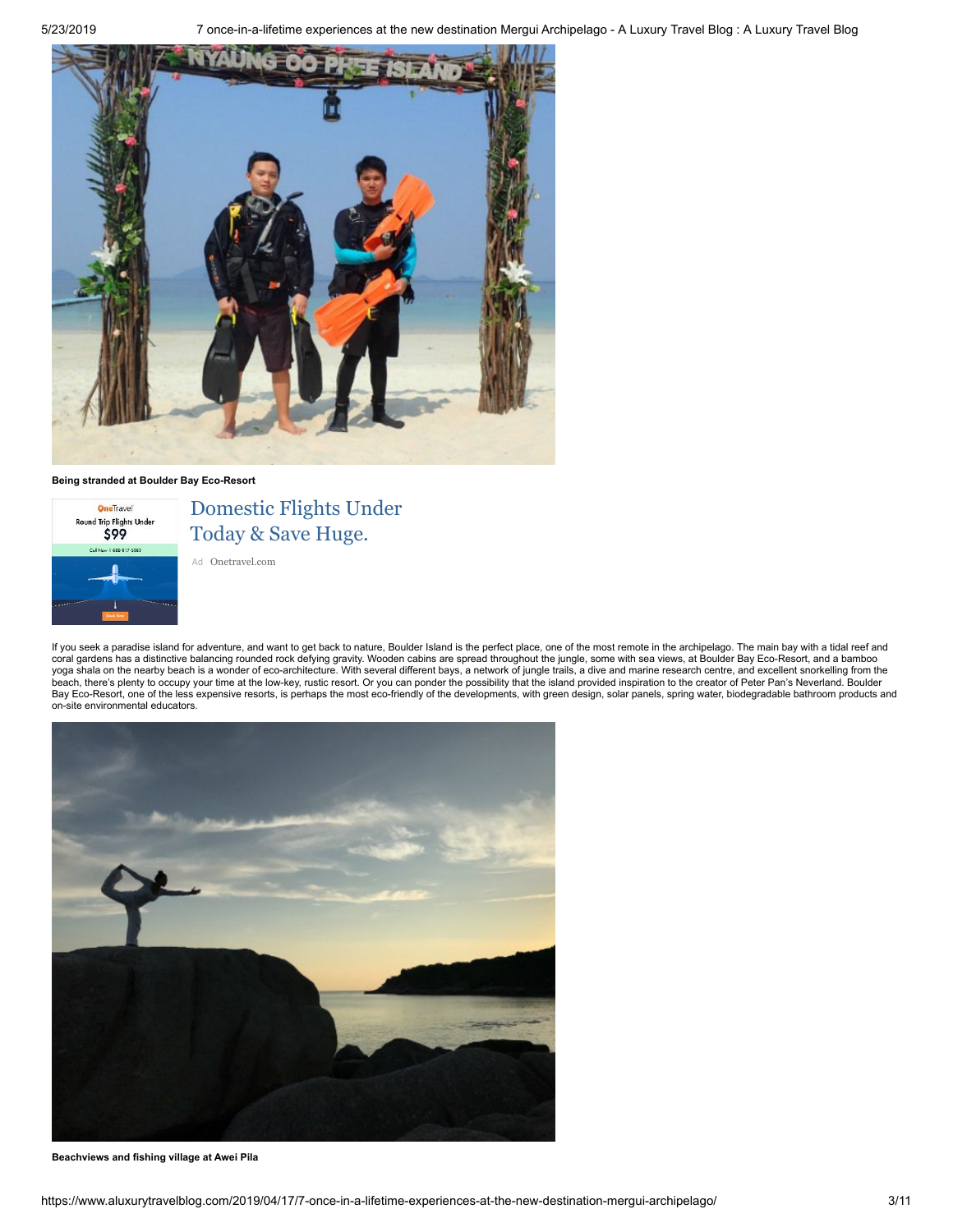### 5/23/2019 7 once-in-a-lifetime experiences at the new destination Mergui Archipelago - A Luxury Travel Blog : A Luxury Travel Blog

One of two archipelago resorts with a swimming pool, the full-facility Awei Pila Resort is centred around its gleaming infinity pool which looks out across a white-sand beach to an inviting<br>swimming bay. Those same serene into the lives of the few who make a living in the waters off the coast of Myanmar and Thailand.



### Sunset at Victoria Cliff Hotel and Resort Kawthaung

Oriented towards the distant Mergui Archipelago, the Victoria Cliff Hotel and Resort in Kawthuang is the best place on the mainland of southern Myanmar for stopovers and sunsets. As flights between Yangon to Kawthaung don't always connect with boat departures or arrivals to and from the island resorts, the top choice in Kawthaung is the Victoria Cliff with its ocean view villas and rooms, or garden view accommodation. A restaurant and terrace bar provide the ideal spot to enjoy dramatic sunsets, while two swimming pools get you into the aqua-life mood or allow a slow acclimatization back to the real world after an island adventure.



Chance your luck at the Grand Andaman

A casino hotel which is now more family-friendly with more of a focus on food than gambling, the Grand Andaman hotel makes it easy whether you are coming or going, or just looking. Its gaming tables and slot machines may operate 24/7, but so do some of its dining facilities and its impressive-stocked duty-free store. The hilltop resort, a short boat ride from Kawthuang, also has direct boat transfers across to Ranong in Thailand. Foreigners can visit without a visa, just by paying US\$10 cash for a Kawthaung area border pass.